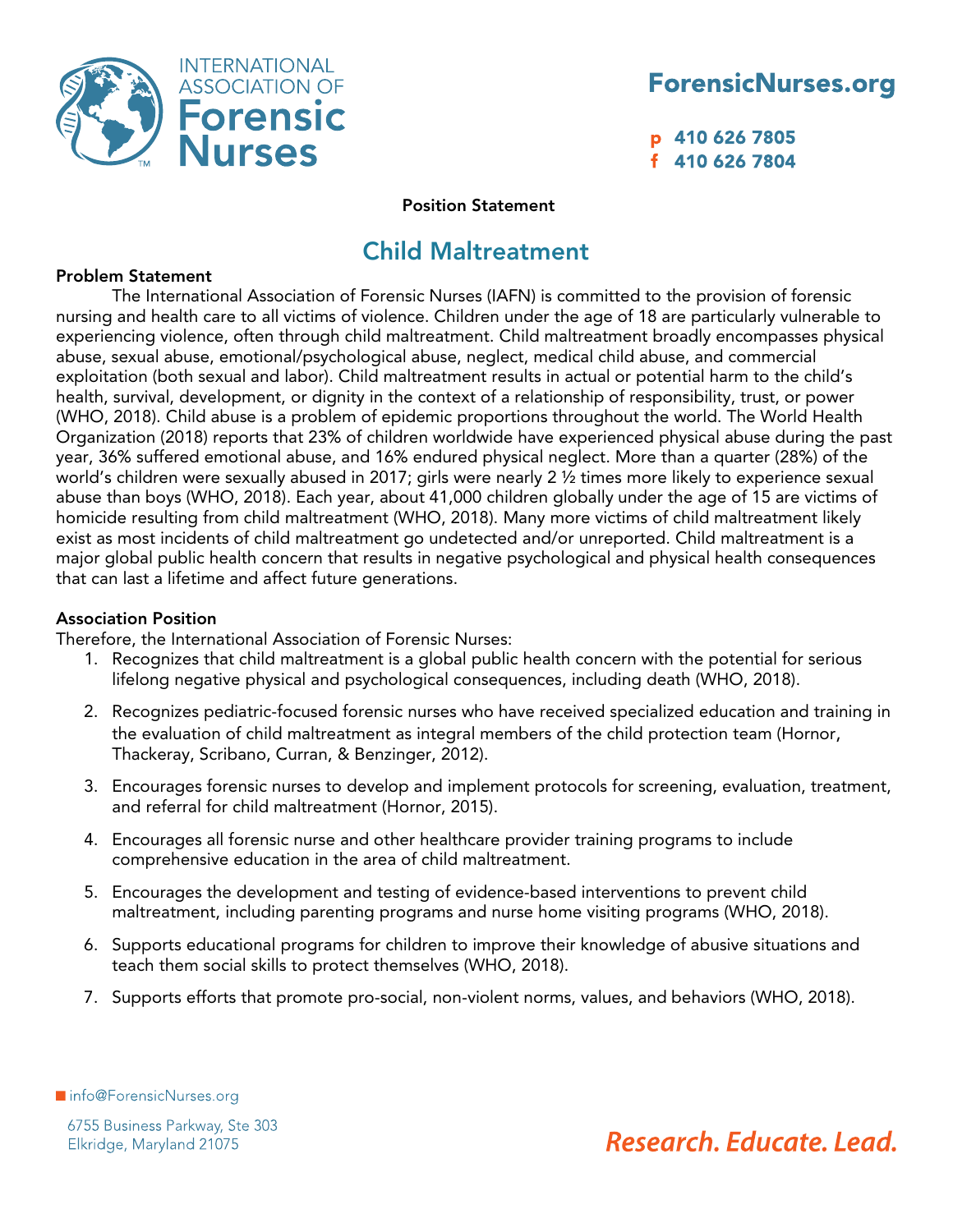

p 410 626 7805 f 410 626 7804

- 8. Serves as an educational resource to forensic nurses, parents/caregivers, children, other healthcare providers, law enforcement officials, child protective services professionals, judicial personnel, and society at large regarding prevention, identification, and management of child maltreatment.
- 9. Globally supports the development of response and support services to assist children exposed to child maltreatment (WHO, 2018).
- 10. Advocates for economic and structural supports to address societal factors that increase risk, including poverty, gender and social inequality, lack of housing or services, and other social determinants of health.

#### Rationale

Child maltreatment is associated with a variety of negative health consequences, including attachment disorders, eating disorders, anxiety, violent behaviors, high-risk sexual behaviors, substance abuse, suicidal ideation, sleeping disorders, anxiety, violent behaviors, future victimization, poor adult health behaviors, developmental delays, and chronic physical illnesses (Camilo, vaz Garrido, & Calheiros, 2016; Jackson, Kissoon, & Greene, 2015; Lehmann, Breivik, Heiervang, Havik, & Havik, 2016; Murray, Nguyen, & Cohen, 2014; Norman, Byambaa, Butchart, Scott, & Vos, 2012). Research suggests that child maltreatment is a major risk factor for the leading causes of illness, death, and poor quality of life (Slopen, McLaughlin, & Shonkoff, 2014). Experiencing child maltreatment can also negatively impact a parent's ability to adequately parent their own children (Pazdera, McWey, Mullis, & Carbonell, 2013). Child maltreatment is associated with staggering long-term economic consequences for society (Thielen, Have, Graaf, Cuijpers, Beekman, Evers, & Smit, 2016).

Certain factors increase a child's risk to experience child maltreatment. These factors include poverty, financial strain, disabilities, prematurity, behavioral concerns, unrealistic behavioral expectations of parents, parental substance abuse, parental mental illness, domestic violence, isolation, and lack of social supports (Hornor, 2013). Domestic violence is closely linked with child maltreatment. Studies indicate that up to 10 million children witness domestic violence each year (Children's Bureau, 2016). Child maltreatment may cooccur with domestic violence in up to 60% of cases (Hamby, Finkelhor, Turner, & Ormrod, 2010). Additionally, any one type of child maltreatment rarely occurs in isolation; children who experience one type of child maltreatment are at high risk of experiencing other types (Pazdera, McWey, Mullis, & Carbonell, 2013).

Pediatric healthcare providers have been limited in their ability to adequately address the problem of child maltreatment due to a lack of training, psychological barriers, past negative experiences with child protective services, inadequate knowledge of reporting mandates, lack of time, and anticipated court testimony (Hornor, 2015). Without adequate intervention, child maltreatment will continue to be a global emergency with multi-faceted costs to society.

IAFN believes that a concentrated effort must be made to prevent, promptly identify, and appropriately intervene in instances of child maltreatment to decrease trauma exposure for the child. Forensic nurses care for children who are vulnerable to experiencing all forms of child maltreatment. Forensic nurses can make a difference in the lives of these children by adopting practice behaviors that include: consistently screening parents for familial psychosocial risk factors and linking these families with appropriate resources, screening children for all forms of child maltreatment, and assisting children/families already

ninfo@ForensicNurses.org

6755 Business Parkway, Ste 303 Elkridge, Maryland 21075

# Research, Educate, Lead.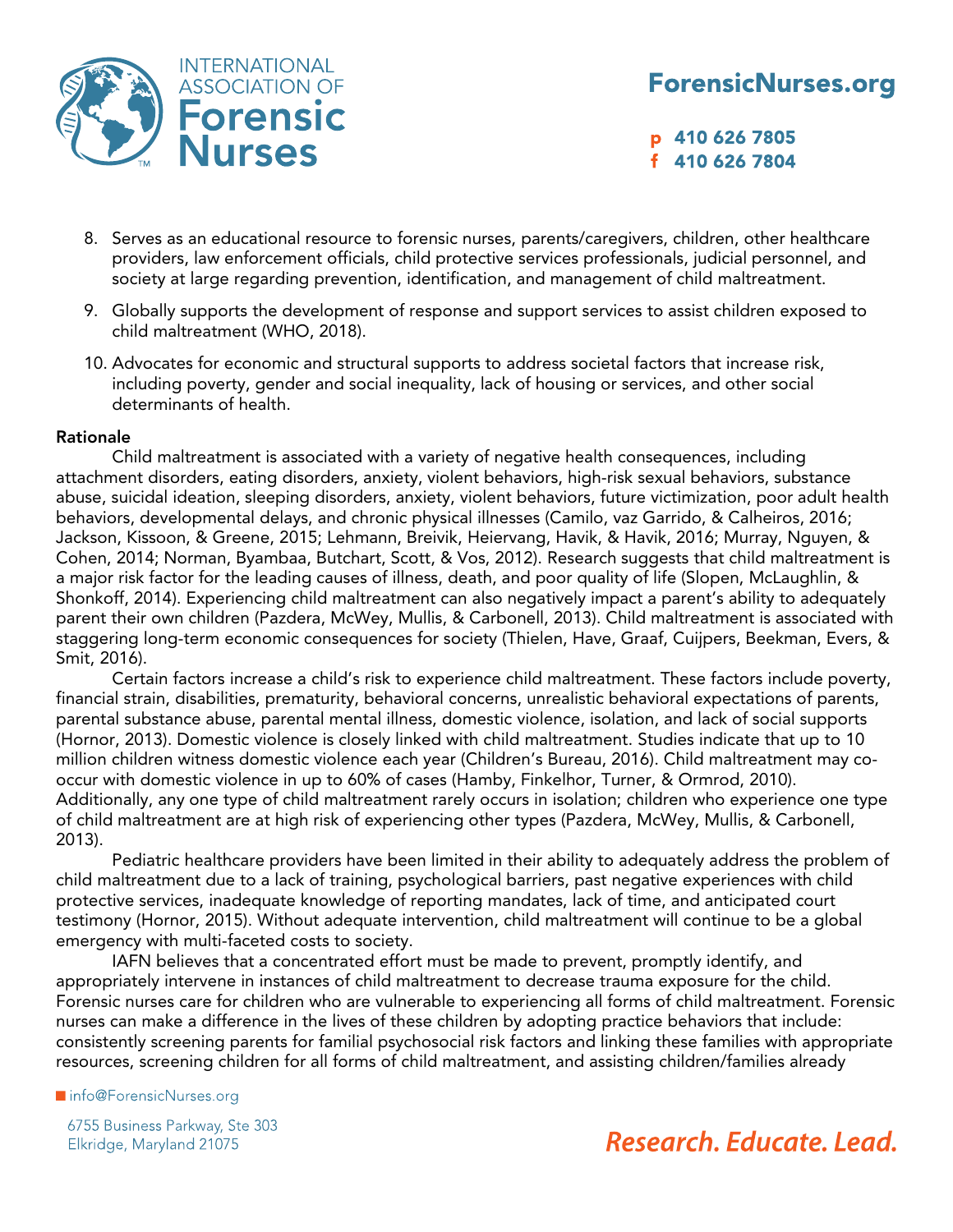

p 410 626 7805 f 410 626 7804

engaged in child maltreatment by reporting to and working with child protective services. Forensic nurses are well poised to launch public education and advocacy related to child maltreatment. Forensic nurses can play a vital role in ensuring the health and safety of children by advocating for improved diagnostic, therapeutic, and remedial services for abused children and their families.

Info@ForensicNurses.org

6755 Business Parkway, Ste 303 Elkridge, Maryland 21075

Research, Educate, Lead.